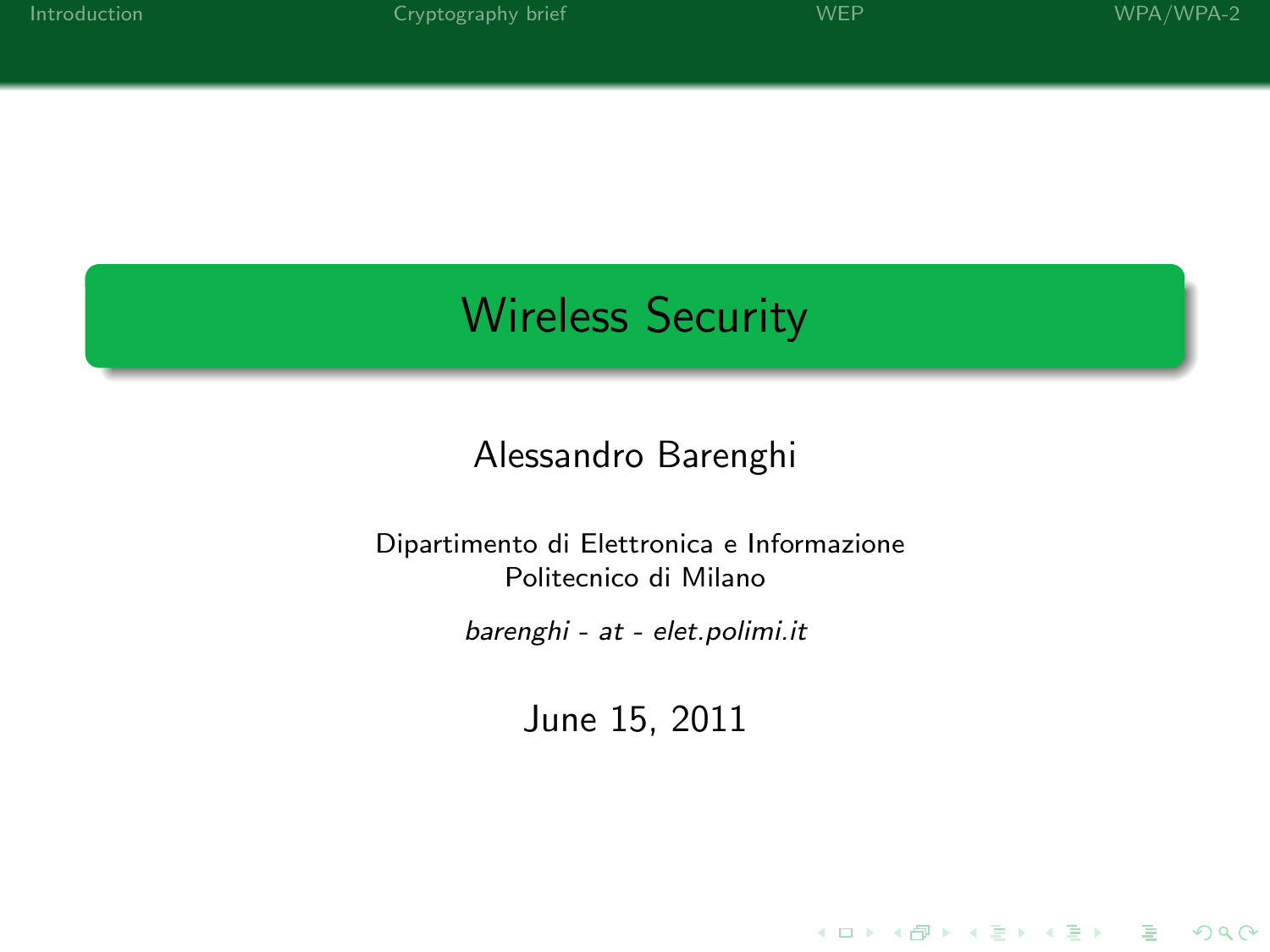**KORK STRATER STRACK** 



## By now , you should be familiar with...

- System administration and userspace system programming
- Network administration and userspace network programming
- <span id="page-1-0"></span>Linux kernel module programming and Netfilter tinkering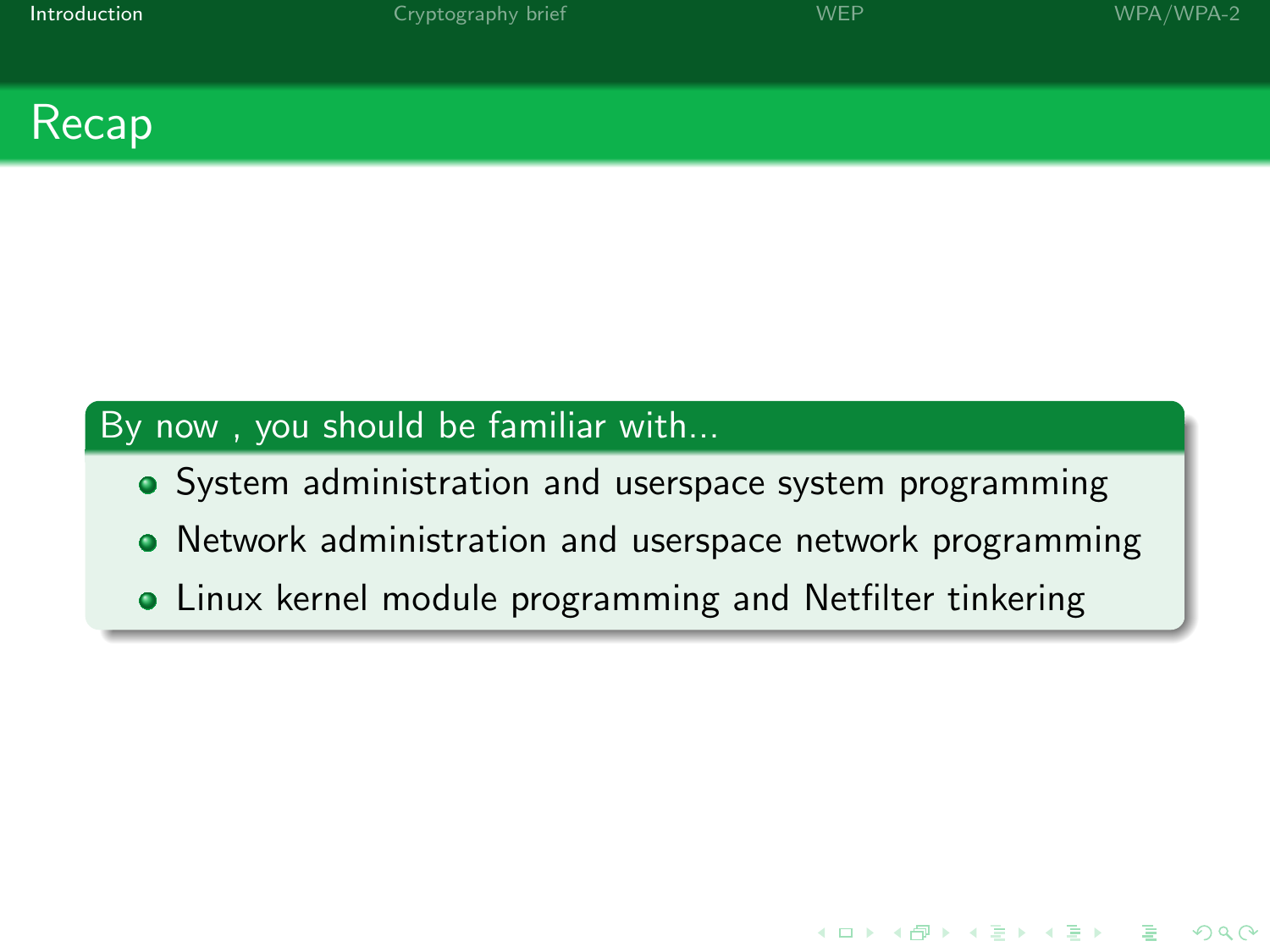K ロ ▶ K @ ▶ K 할 > K 할 > 1 할 > 1 이익어

## Lesson contents

- Introduction to security concepts
- Wired Equivalent Privacy and its issues
- WPA/WPA2 and its security warranties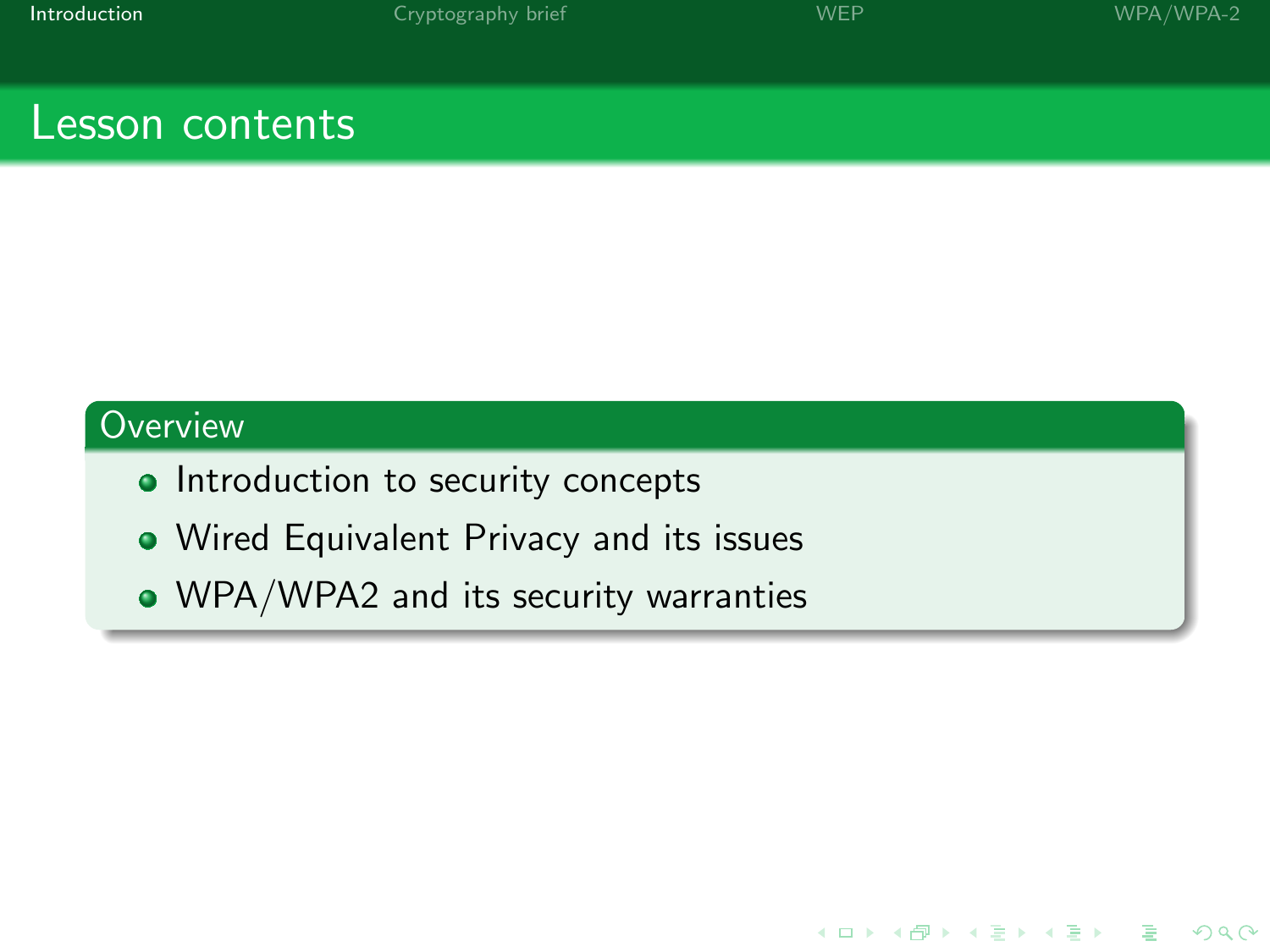**KORK (FRAGE) A BY ORA** 

# Wireless security

- Wireless communication take place on a shared medium
- Communications may be eavesdropped by anyone
- Injection of forged packets or data corruption is not out of question too
- **I** Ideally, we would like to have wireless links at least as secure as wired ones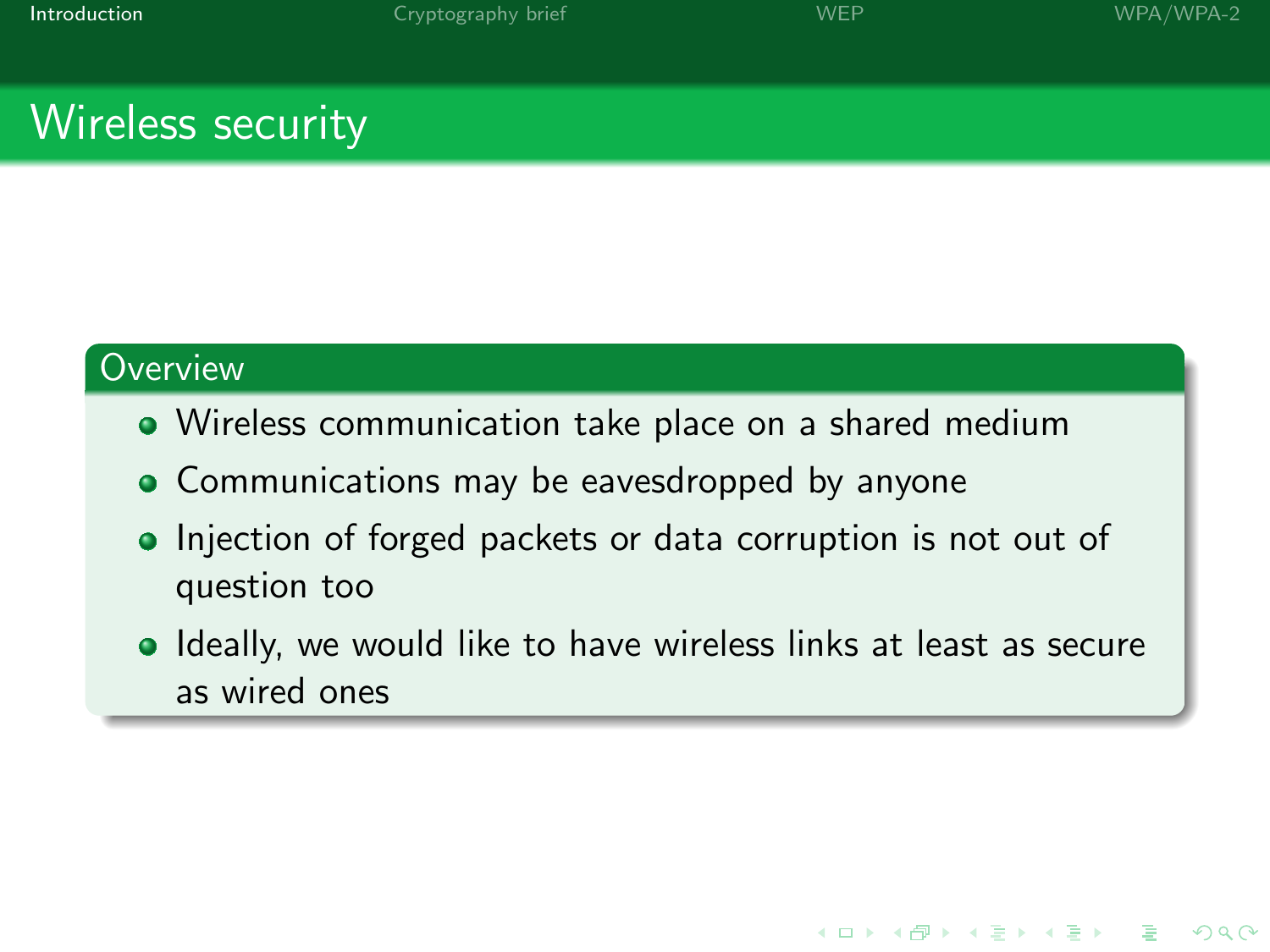# Security properties

- Confidentiality: The data must not be disclosed to anyone without rights to access it
- Integrity: The data must arrive in its full, unaltered form to the recipient
- Authentication: The identity of an actor (or both) of the communication must be validated
- <span id="page-4-0"></span>Non Repudiation: The author of a message cannot deny to have produced it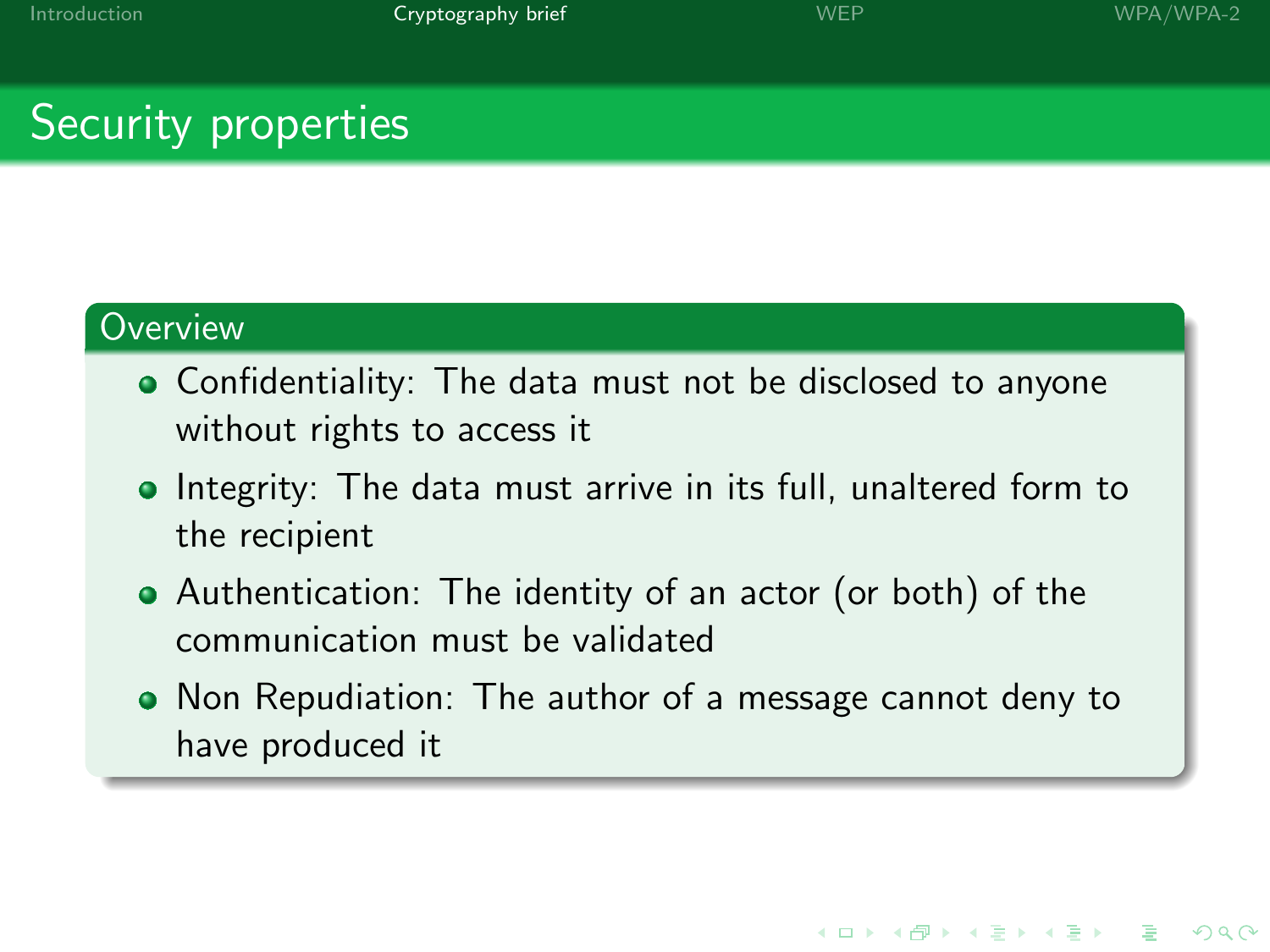# Symmetric Ciphers

- Symmetric ciphers are the tool employed to warrant confidentiality
- A symmetric cipher acts on a piece of clearly readable data, the plaintext
- Binds them together with a secret information the key. obtaining the ciphertext
- The same key can be employed to derive back the plaintext from the ciphertext
- Retrieving either the key or the plaintext from the ciphertext is not computationally feasible if the cipher is sound
- The best attempt to break a sound cipher is to try all the possible keys : a brute-force attack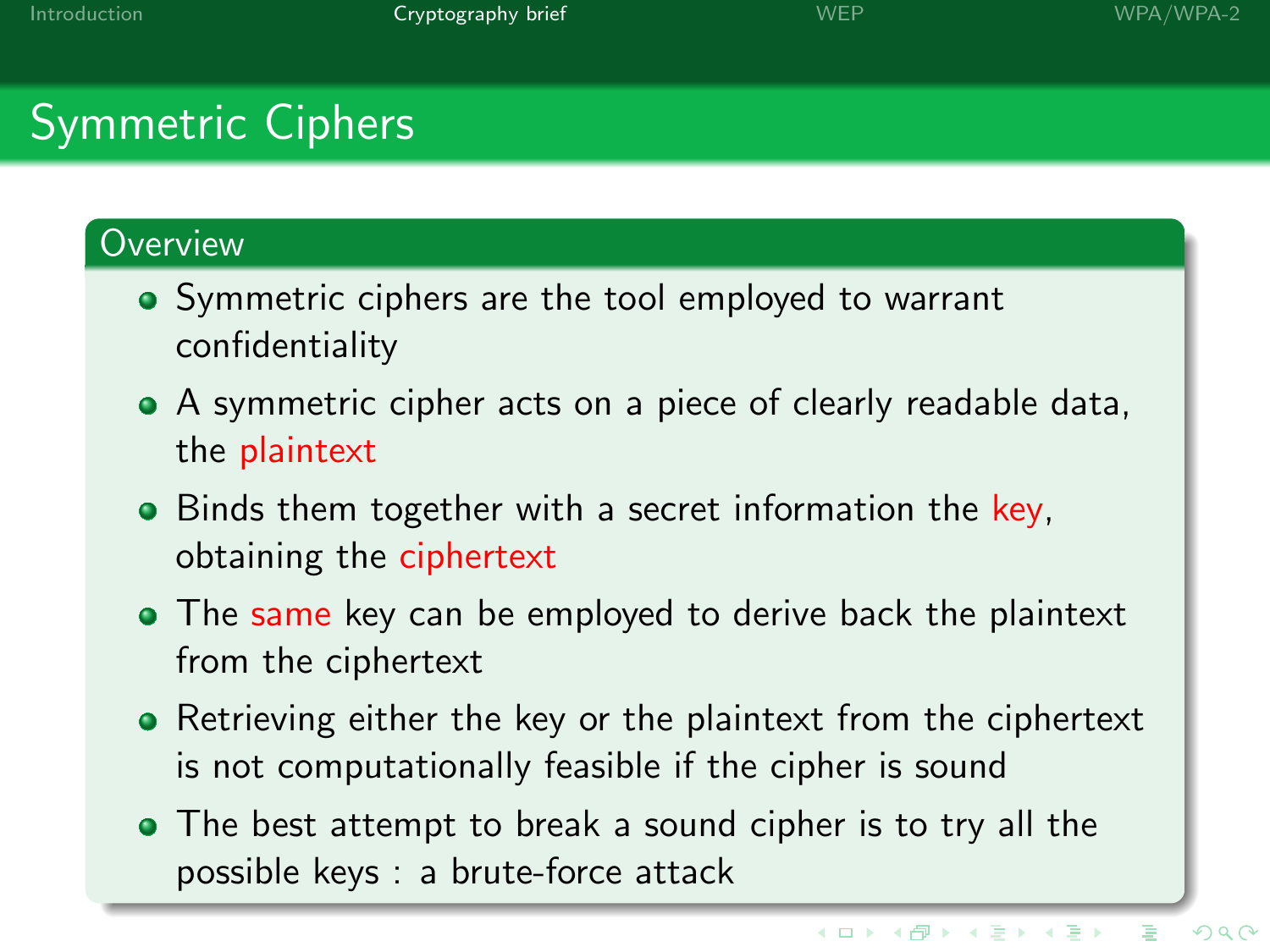# Stream Ciphers

- Stream ciphers employ the key as a seed to a pseudo-random bit sequence generator
- The output of the P-R sequence is combined via a bitwise XOR with the plaintext obtaining the ciphertext
- The stream of P-R bits is commonly called keystream: even knowing that, retrieving the master key should be unfeasible
- The decryption is as simple as re-generating the same keystream and XOR-ing it back with the ciphertext
- Stream ciphers are very fast, and do not pose any constraint on the length of the text to be encrypted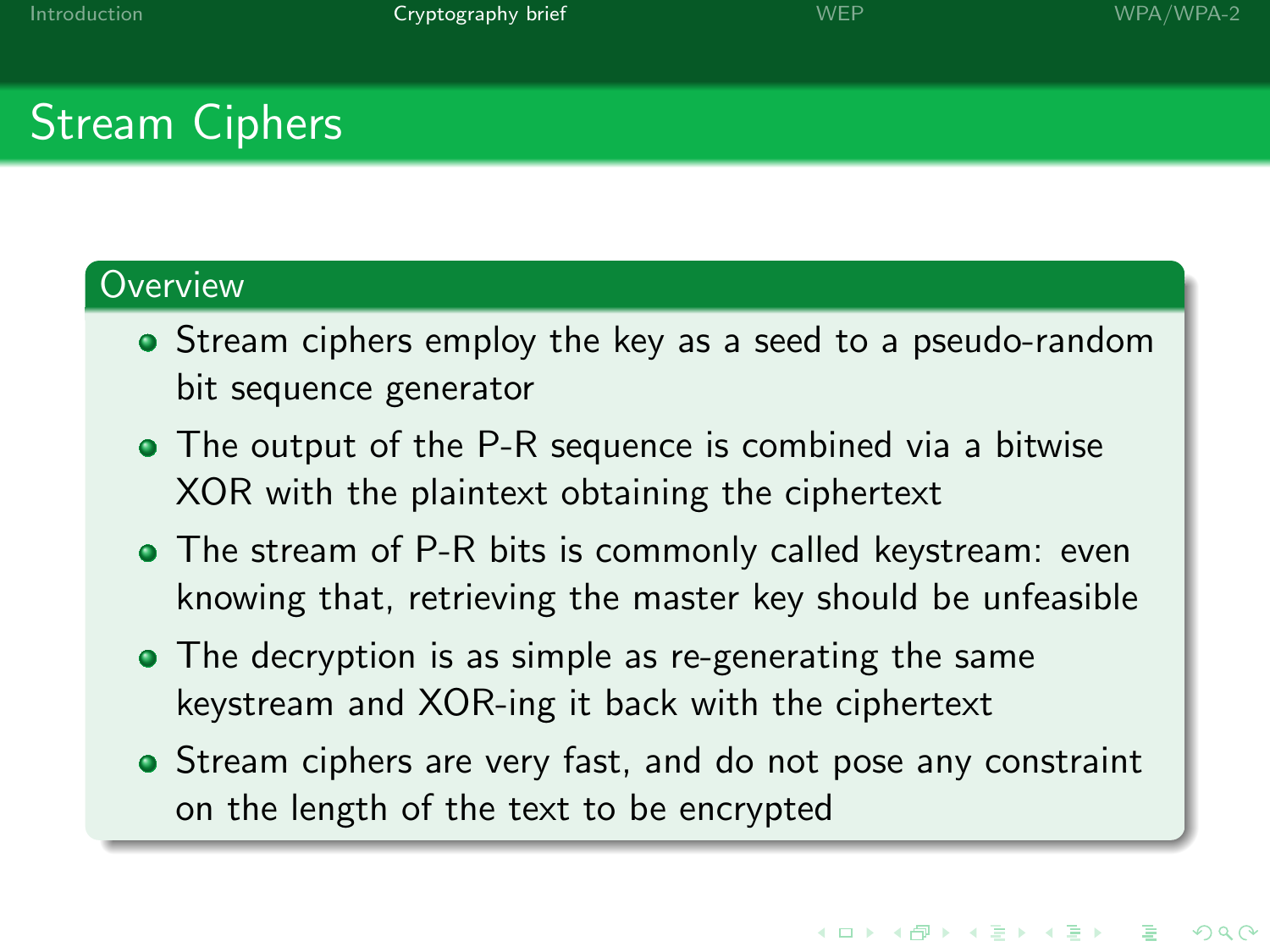# Block Ciphers

- Block ciphers combine directly a small portion of plaintext (64-128 bits) with the key obtaining a block of ciphertext
- The decryption is performed running the same encryption algorithm backwards
- The combination must involve non-linear relations and the block of plaintext and ciphertext should ideally have zero correlation
- Block ciphers impose the constraint that the plaintext length is a multiple of the block size, if needed, padding is added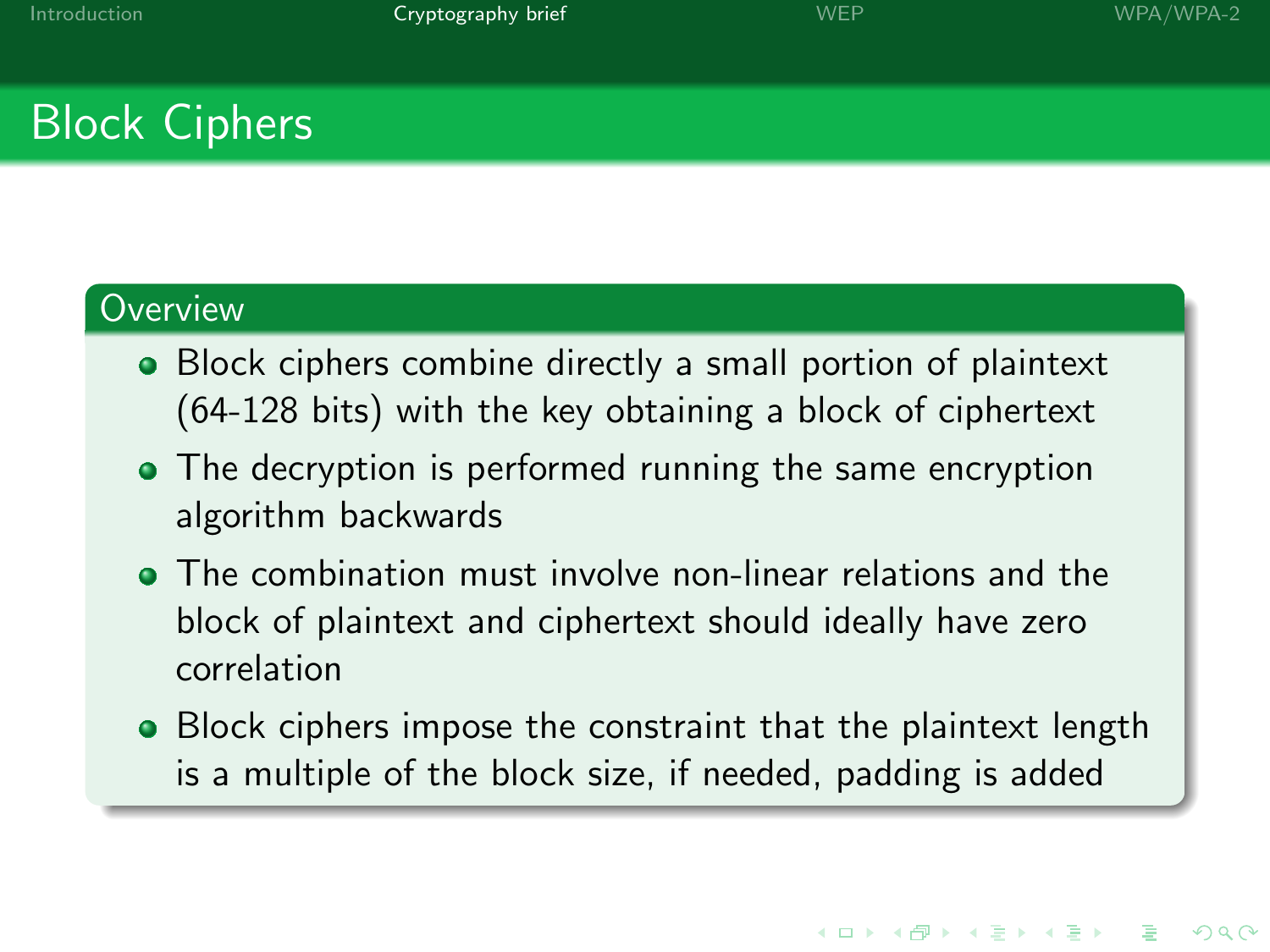# Cryptographic Hashes

- Cryptographic hashes produce a fixed length digest, given a message of an arbitrary size<sup> $a$ </sup>
- The digest should change catastrophically even with a single bit change in the message :this property can be exploited as a corruption check
- A hash collision is defined as two messages having the same hash
- It should be computationally unfeasible, given a digest  $h$ , to find a message m that hashes to that digest hash $(m) = h$ (First preimage), or given a fixed message  $m_1$ , to find a message  $m2$  that hashes to that digest hash $(m_1) =$  hash $(m_2)$ (Second preimage)

<sup>&</sup>lt;sup>a</sup>so, many messages actually have the same hash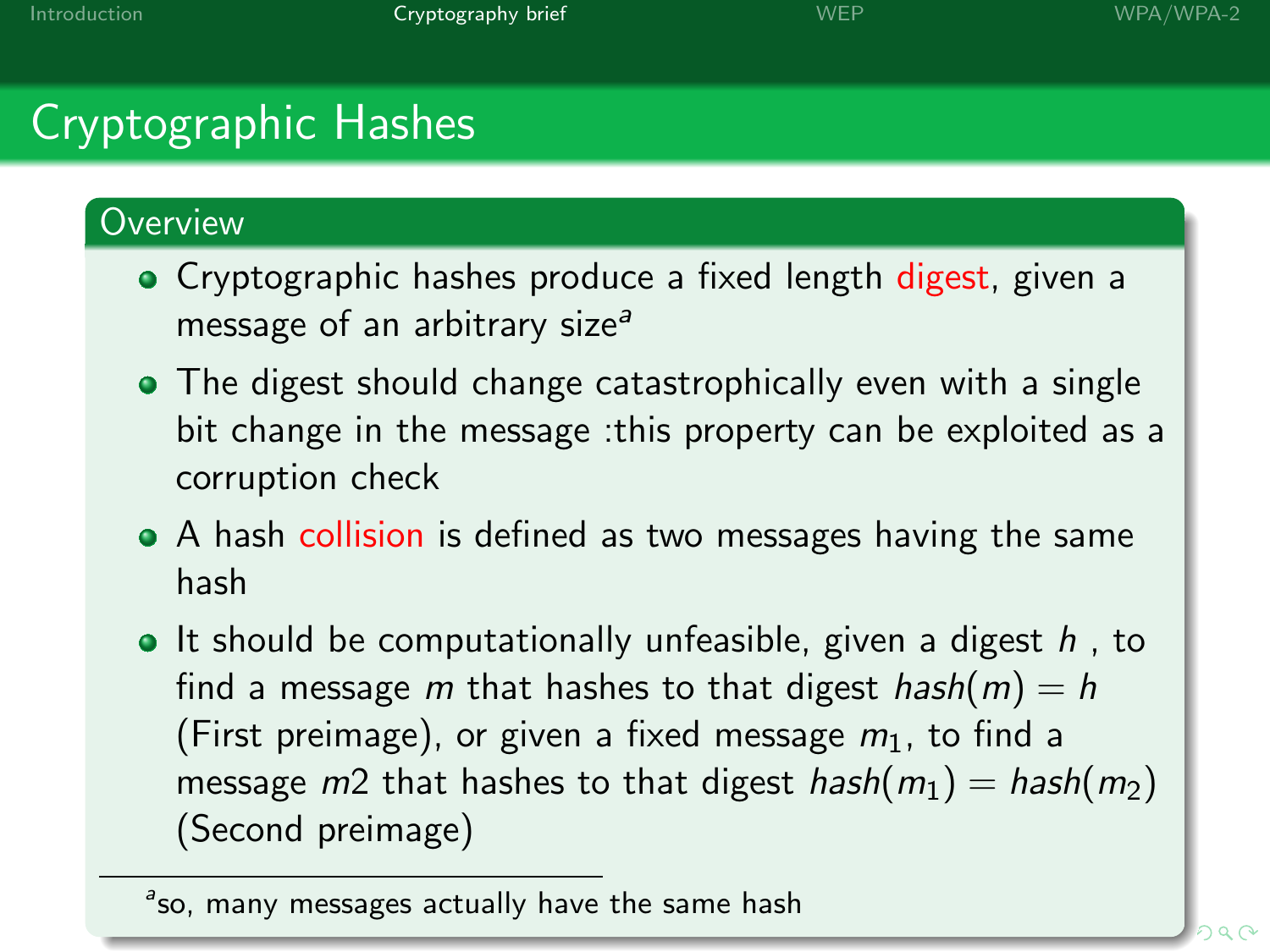**KORK STRAIN A BAR DE ROACH** 

# Asymmetric Ciphers

- Asymmetric ciphers work with two keys: each one inverts the effect of the other
- Usually, one of the keys is publicly broadcasted and is known as the public key, while the other (the private key) is kept secret
- Encrypting with the public key, allows only the owner of the private key to decrypt the message (Encryption)
- Encrypting with one's private key, allows everyone to check that the message was sent from the private key owner (Signature)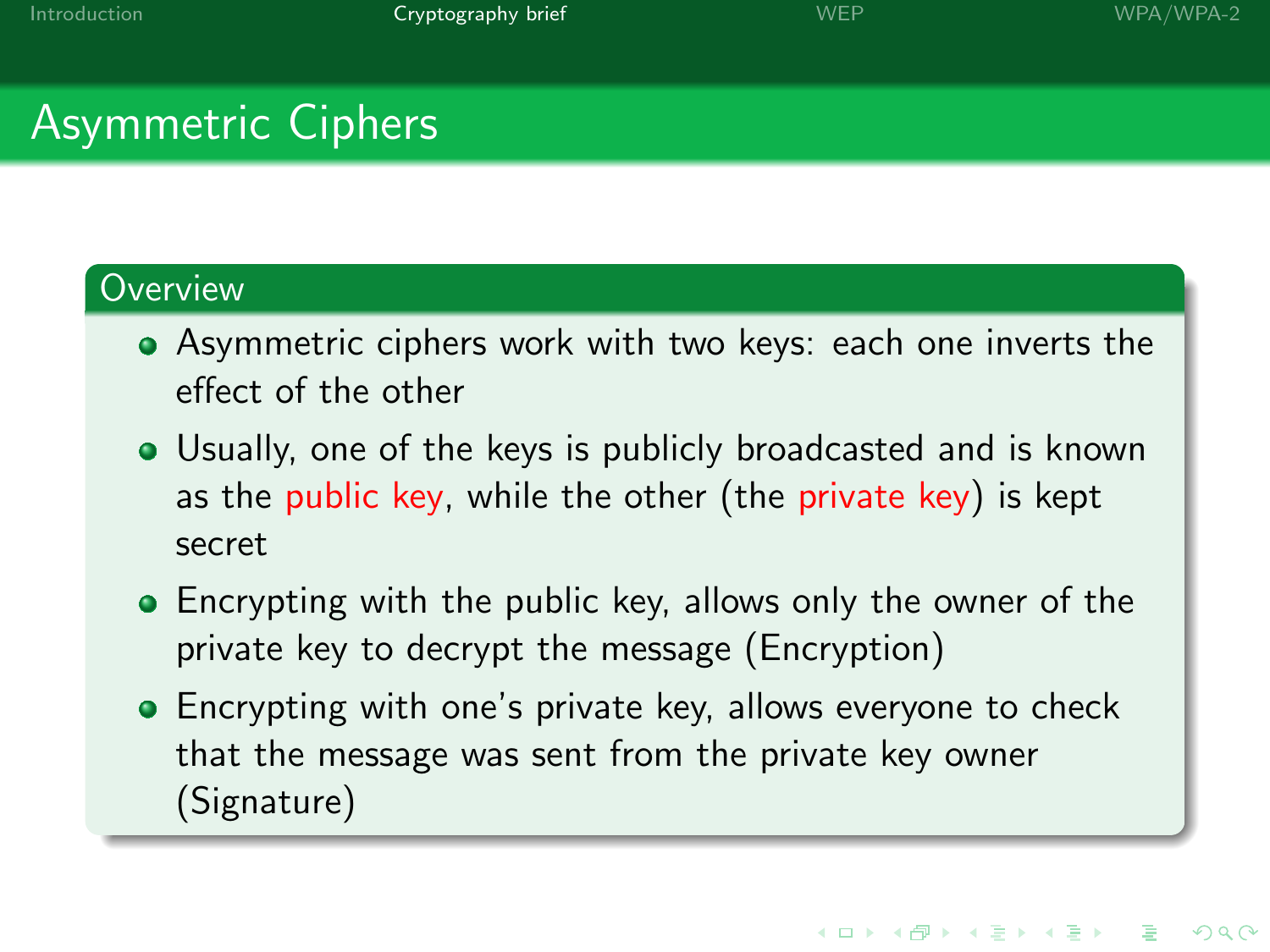K ロ ▶ K @ ▶ K 할 X X 할 X | 할 X 10 Q Q

# A first attempt

### **WEP**

- 1997: IEEE introduces the Wired Equivalent Privacy protocol
- The symmetric cipher of choice was RC4, employing 64-128(-256) bit keys
- 24 bit (the IV) of the key are sent on the transmission and change continuously
- **•** Implicit authentication via knowing the secret key
- <span id="page-10-0"></span>**Integrity of the message was handled via CRC-32**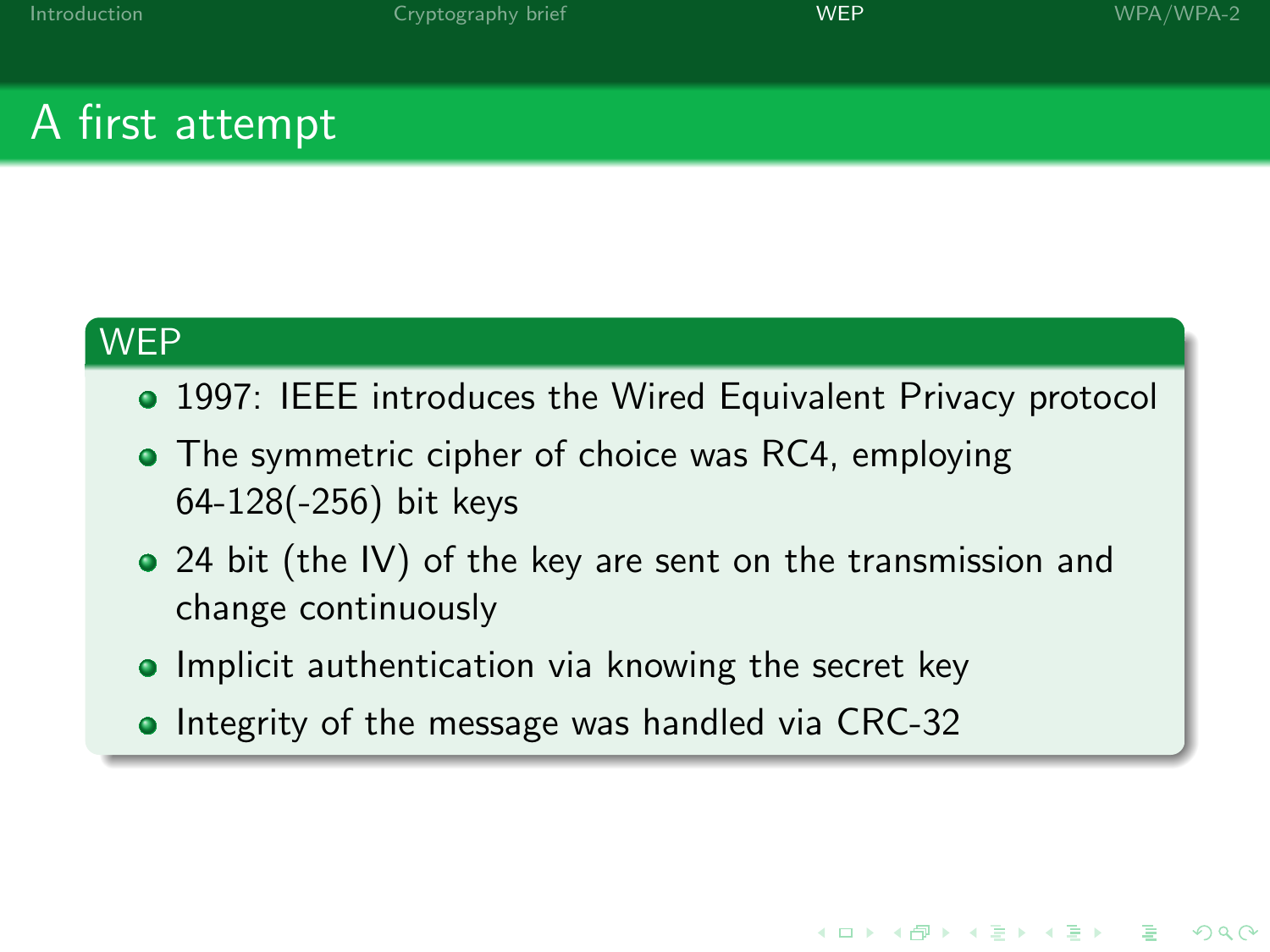イロト イ部 トイ君 トイ君 トッ 君の

 $2990$ 

# A first attempt

#### Some concerns

- Back in 1997 WEP could not be cracked, but...
	- The most lightweight configuration uses only 40 effective key bits
	- RC4 was concerning cryptanalysts since 1995 due to a couple of tiny cracks
	- Finding a collision, first and second preimage for CRC-32 can be done with pen and paper
- The one of the key design criteria in WEP was the performance figure, so we cannot blame the designers<sup>a</sup> for what happened next....

<sup>a</sup>ok, not too much at least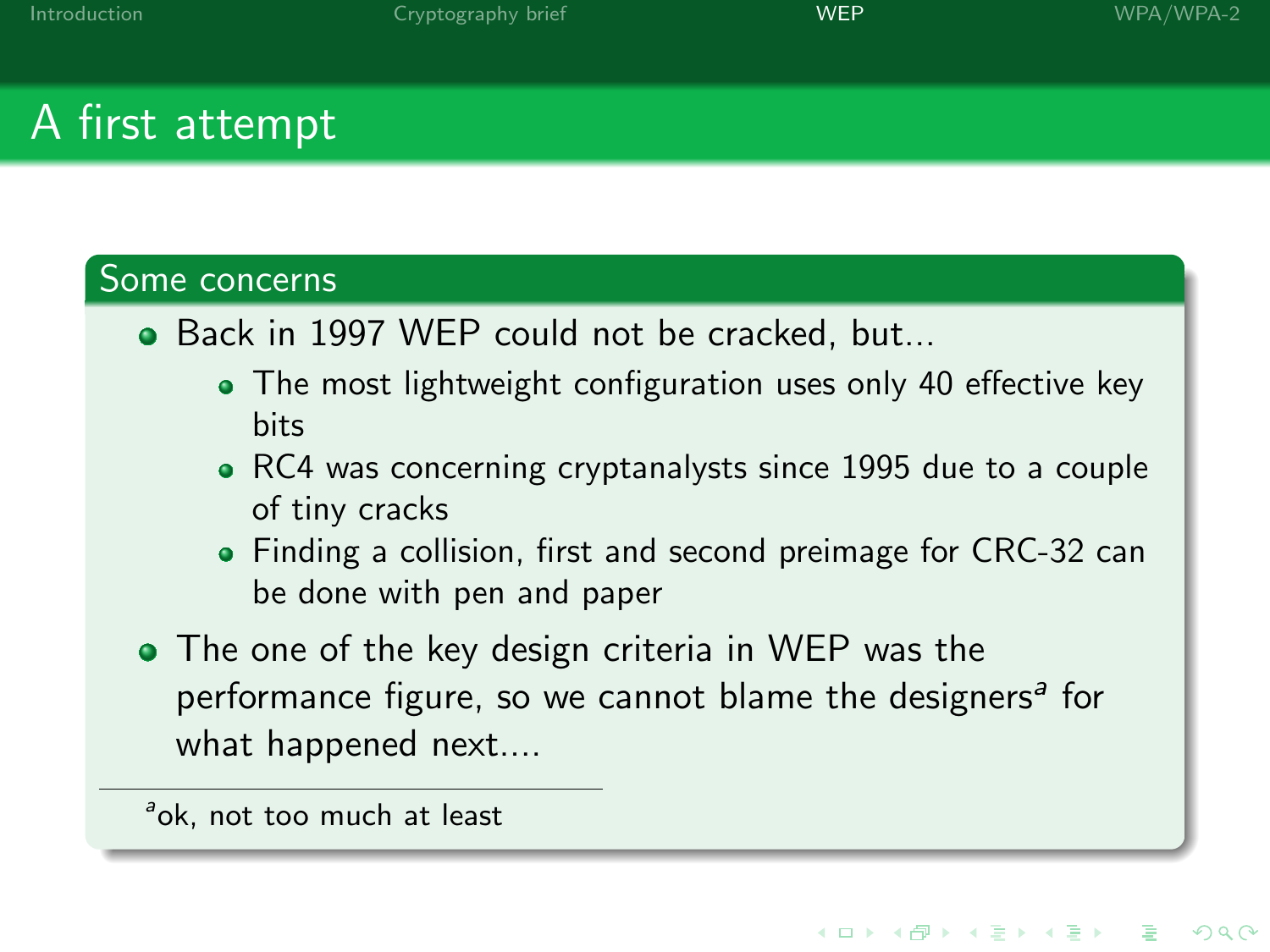**KORK STRAIN A BAR DE ROACH** 

# Confidentiality issues

#### Keystream recovery

- A 24 bit IV was deemed enough to avoid encrypting two identical packets with the same keystream
- $\bullet$  Birthday Paradox : one in  $2^{12} = 4096$  packet has been encrypted with the same keystream we are looking for
- $\bullet$  Some particular level 3+ packets are well recognizable even if encrypted (size, rate, destination...)
- Obtain a known content packet (e.g. an ARP request) and obtain a piece of the keystream
- Use the keystream to decrypt everything you eavesdropped: get one in 4096 packets on average :)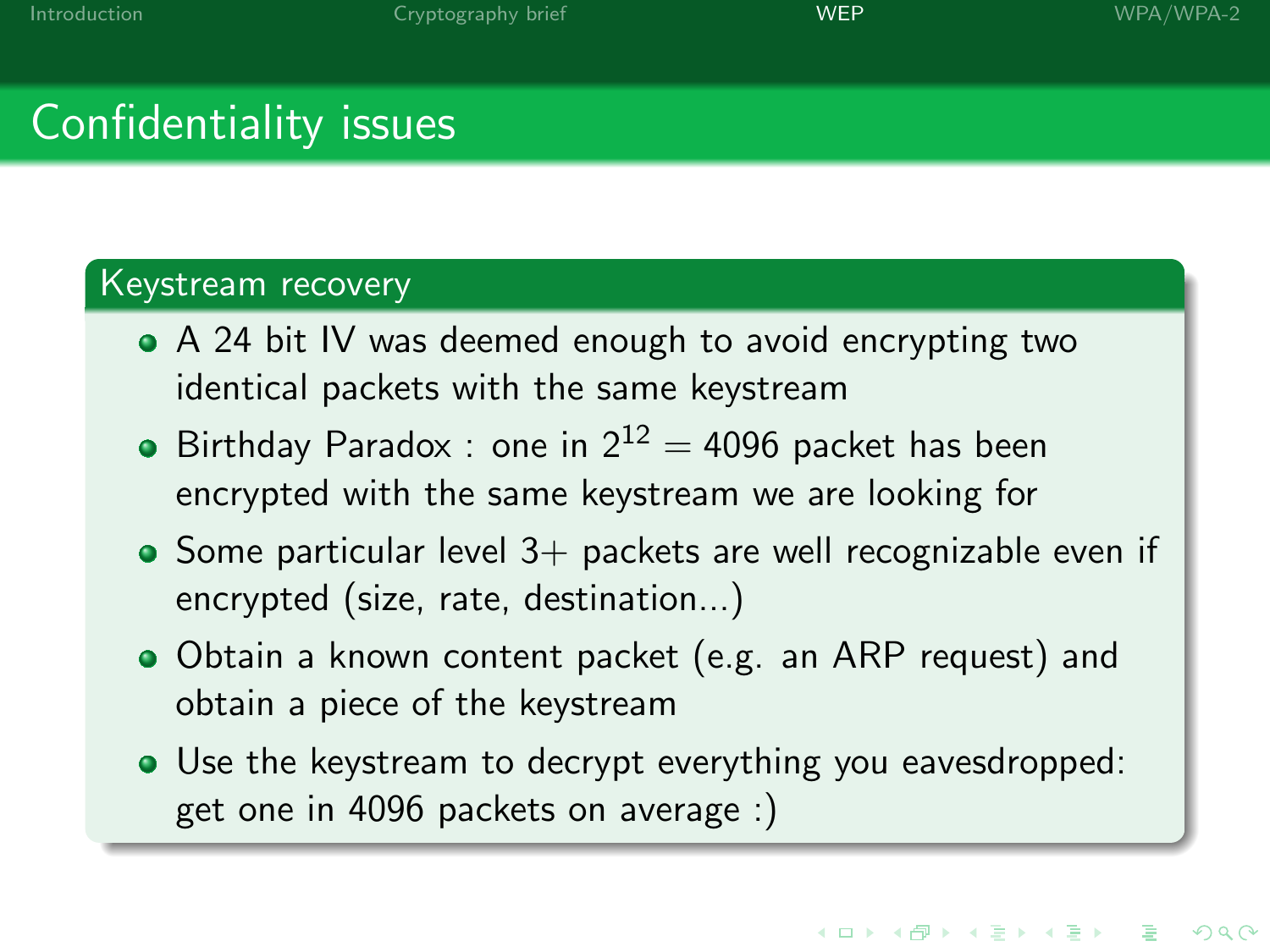# Confidentiality issues

#### Keystream reuse

- Since we only recovered a snippet of the keystream, we are not able to recover the master key
- ... but we can inject valid packets in the network stream!
- Eventually, it is possible to build a whole dictionary of valid keystreams and ignore the master key (takes a long time)
- Injected packets, however, may lead to hijacking (ARP) poisoning) and partial DoS attacks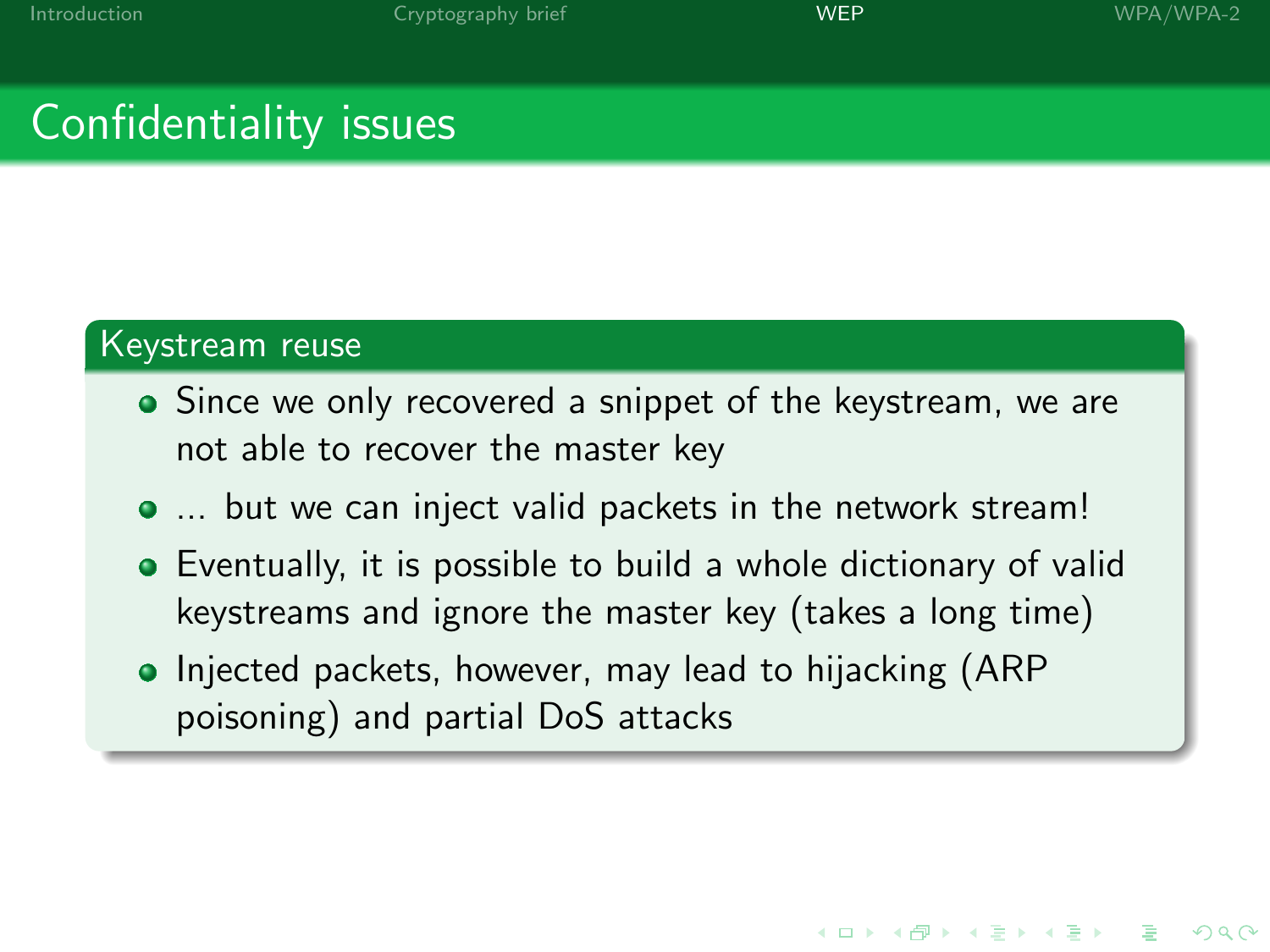**KORK STRAIN A BAR DE ROACH** 

# Integrity issues

### CRC-32

- CRC-32 is computed only via a series of XOR of the message words and constant values and shifts
- It is trivial to find collisions and preimages for a CRC32 as only linear operations are involved
- Messages can be mangled locally without being detected as corrupted
- Although this is not directly an issue, it voids the integrity warranty of the protocol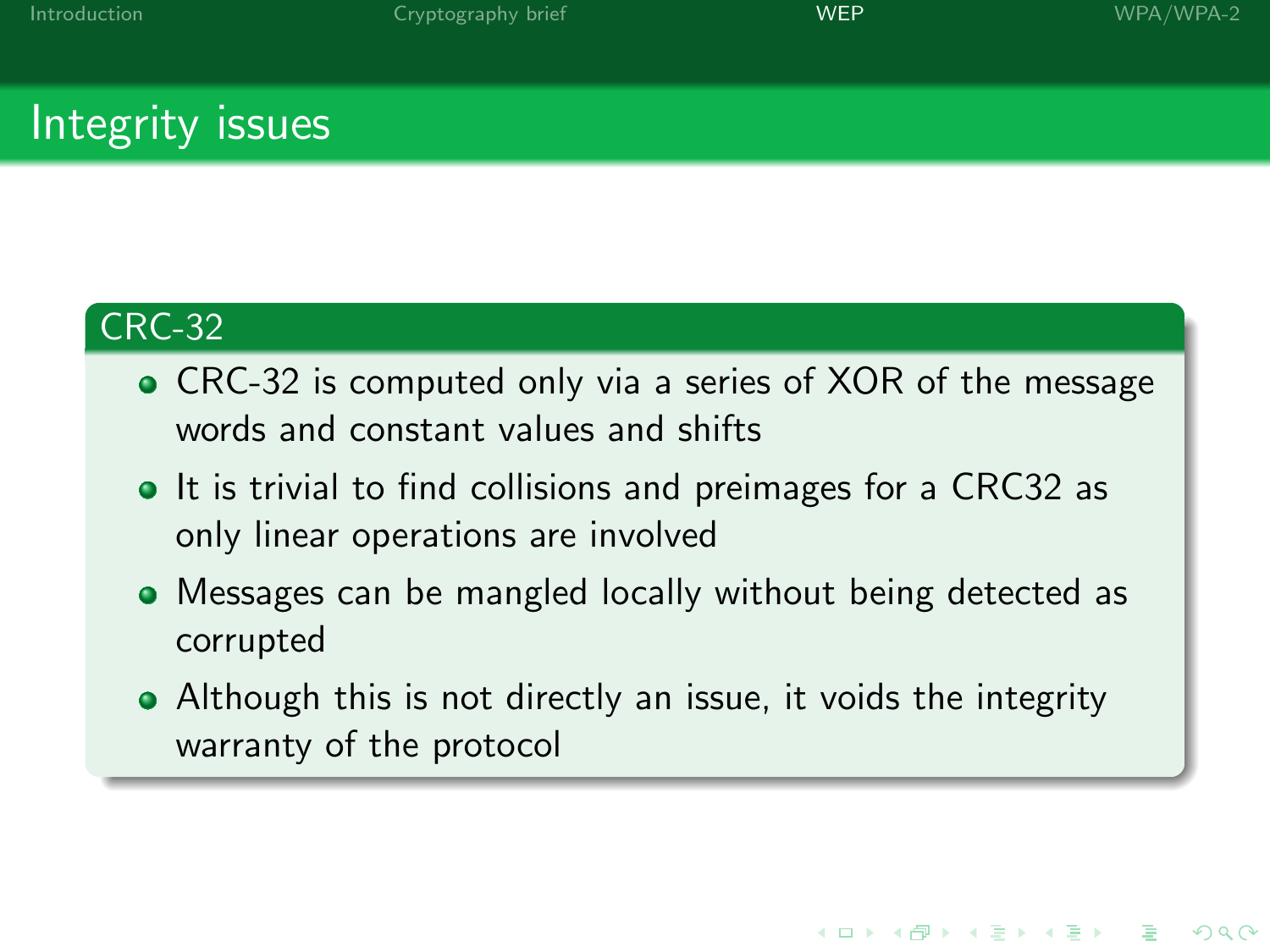# RC4 cracks down

### FMS

- In 2001 Scott Fluhrer, Itsik Mantin, and Adi Shamir discover an issue with the RC4 cipher
- The attack is based on the availability of many ciphertext messages encrypted with keys sharing
- A possible scenario: a large number of messages encrypted with a key composed of a *fixed unknown* part and a randomly chosen known part
- Through statistics on the messages it is possible to retrieve the whole master key of RC4
- But no one in his sane mind will ever reveal a rolling part of the encryption key of his messages....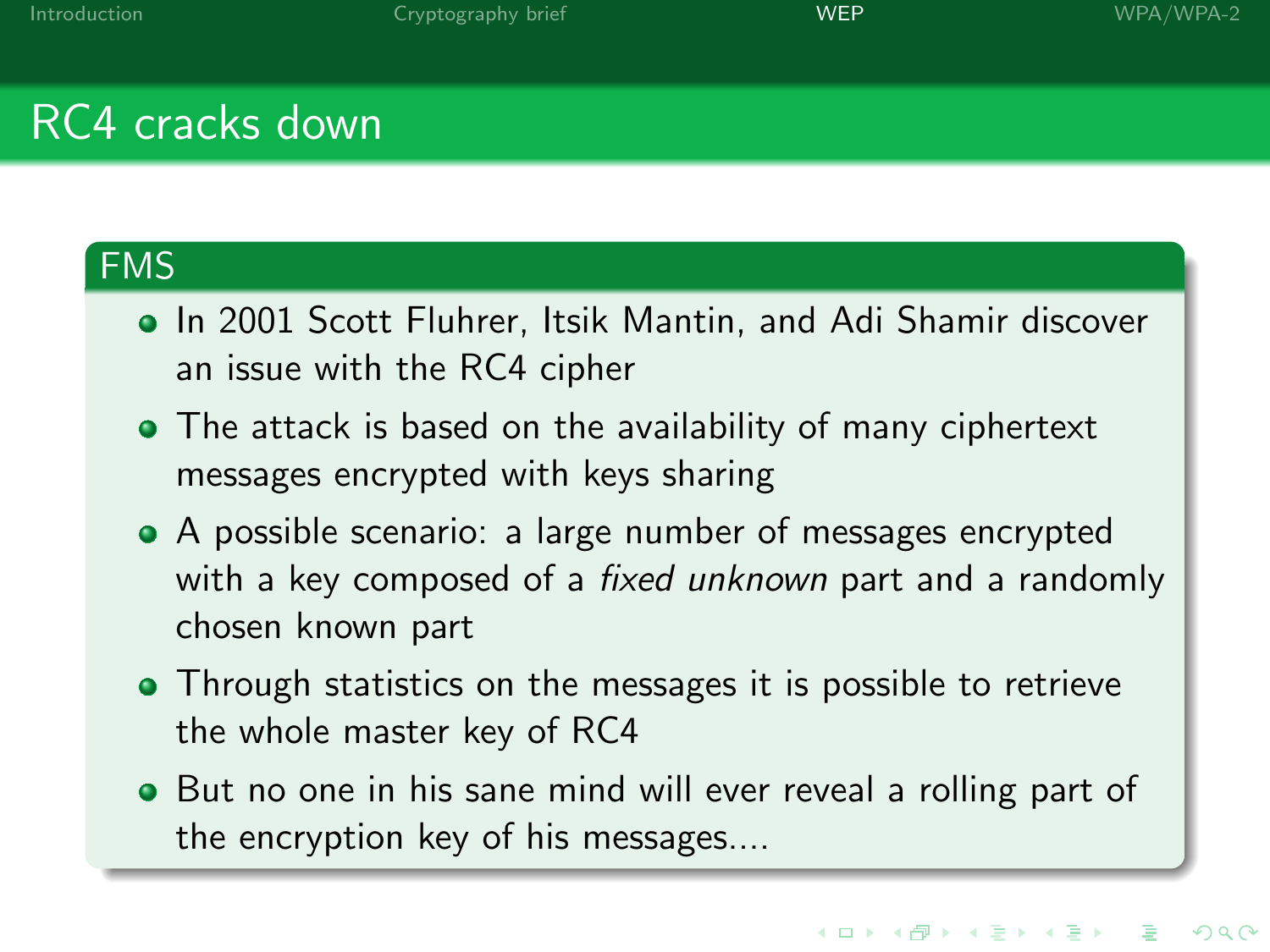# RC4 cracks down

### Attack evolutions

- After less than two weeks, the theoretical attack by FMS is applied to WEP encryption layer
- In 2001 it was possible to retrieve the whole RC4 with  $\sim 100k - 1$ M<sup>a</sup> packets with the IV belonging to a peculiar set known as weak-IVs
- The statistical biases pointed out by FMS have been enhanced in these years: the last development cracks the keys with  $\sim$  9 $k^b$  data packets
- **•** Remember that we can induce extra traffic with the keystream recovery+packet forging trick

<sup>a</sup>That is, with a 2272 standard MTU, 200MB-1GB of traffic  $b$ i.e. 18MB of data traffic, a matter of minutes on an average network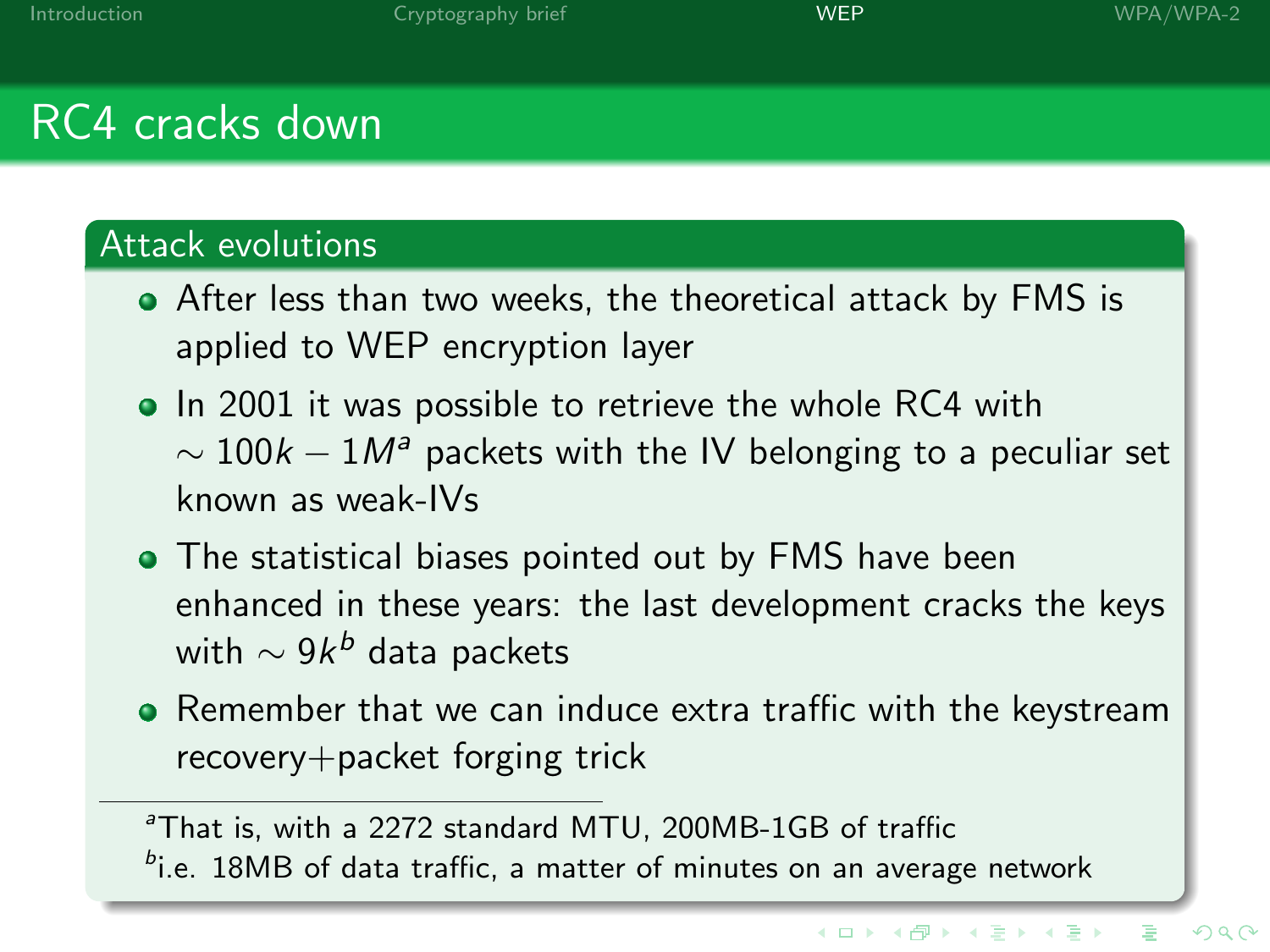# Practical feasibility of the attacks

### Attack evolutions

- At the present moment, a regular network card is sufficient to sniff packets from a WEP protected network
- The airodump tool provides the means to save either all the traffic or only the relevant weak-IV packets
- The airoreplay tool performs all the packet reinjection attacks useful to enhance the traffic volume
- The aircrack-ng takes care of performing the latest improvement on the FMS attack on either live captures or dumps
- Moral : do not use WEP. Period.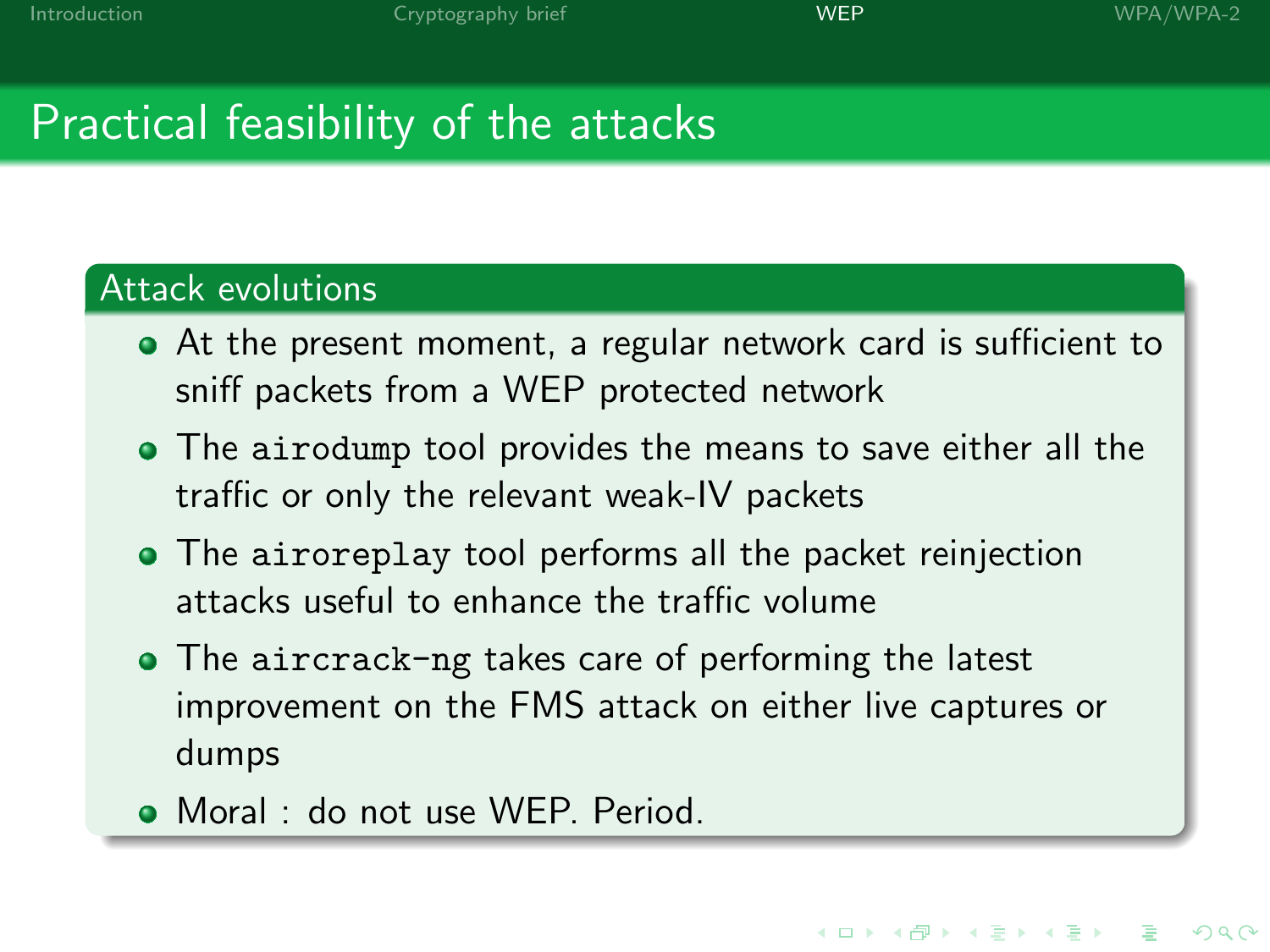# **WPA**

### Patching up the security

- As soon as the FMS attack was published, there was the sudden need to patch up things
- <span id="page-18-0"></span>The first alternative to WEP was the Wi-Fi Protected Access (WPA), introducing :
	- A counter in each packet to avoid trivial replay attacks (no arbitrary replay)
	- The minimum key length was pushed up to 128 bits (no bruteforce, 40 bits are too low a margin)
	- The key management mechanism does not employ the same simple relation among different master keys for different packets (no FMS attack)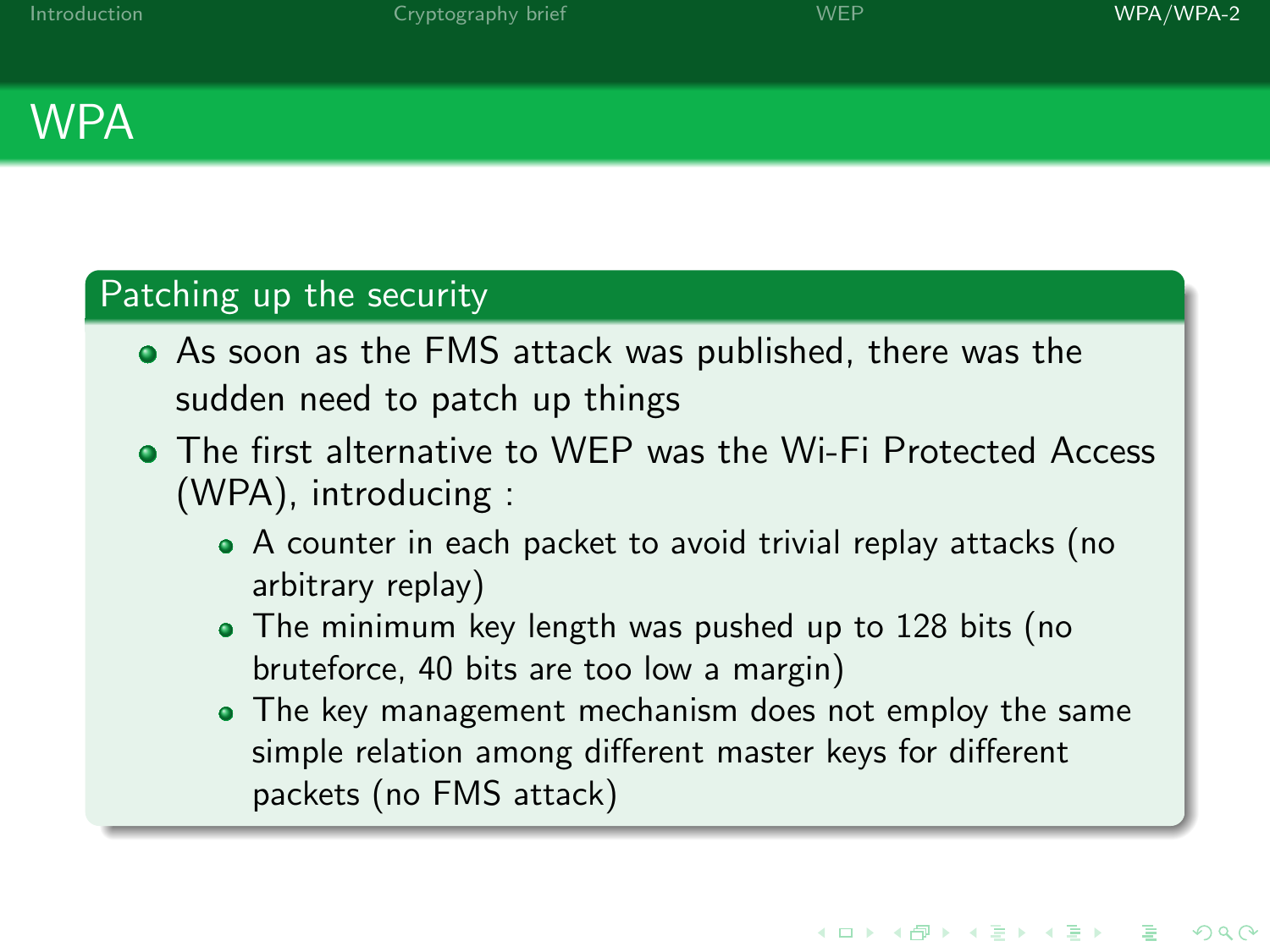K ロ ▶ K @ ▶ K 할 > K 할 > 1 할 > 1 이익어

# **WPA**

### Legacies

- However, a large number of WEP-enabled network card were already sold....
- Willing to preserve their usefulness, a couple of features were kept from WEP
	- The symmetric cipher is still RC4 for performance reasons
	- The message integrity check is still done via CRC32
- Sadly, these two backward compatibility choices proved troublesome for WPA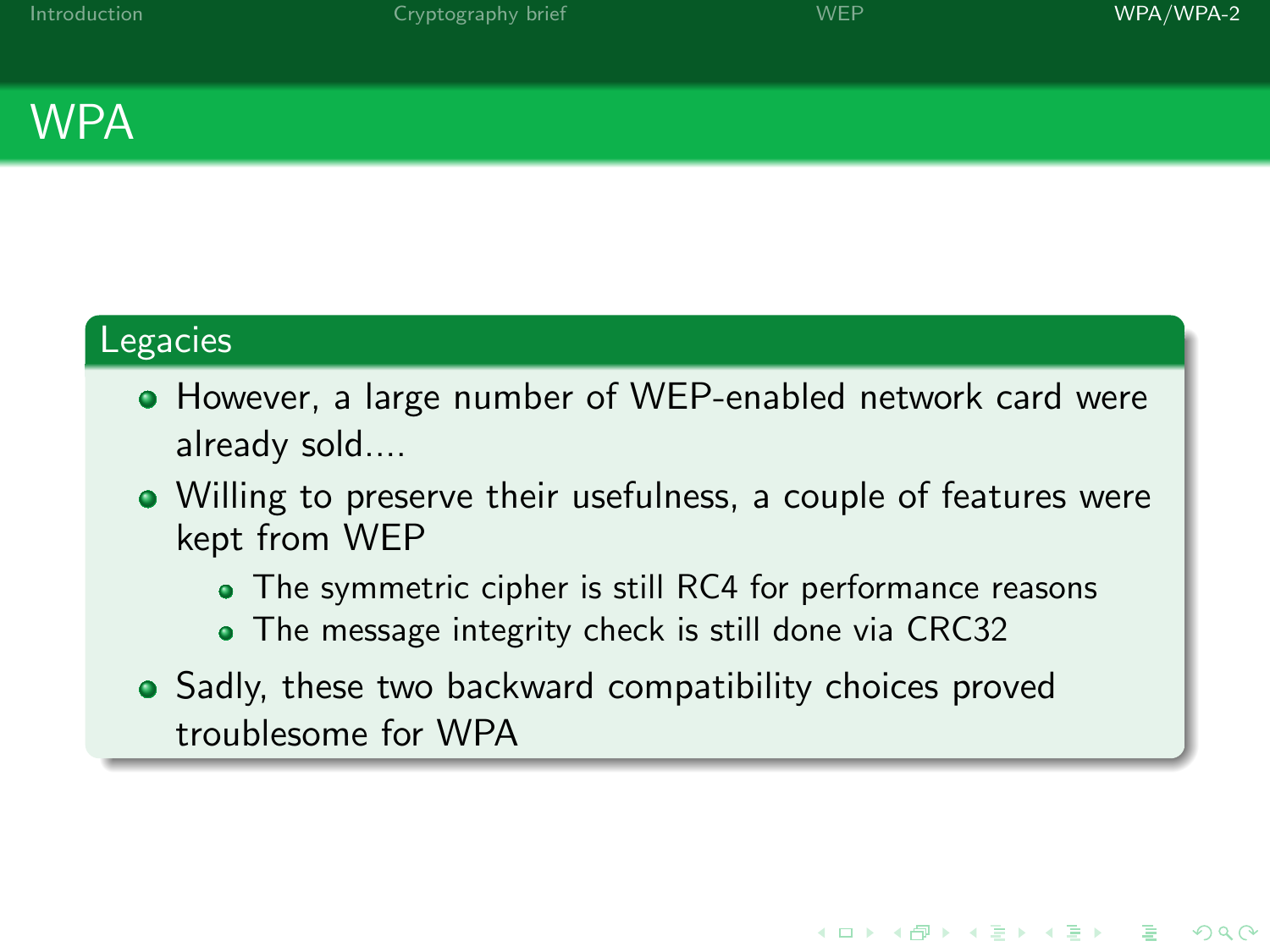## WPA

### Chopping packets

- 2008: Martin Beck and Erik Tews combine the two legacy features vulnerabilities into the ChopChop attack
- The CRC32 algorithm acts as 32-bit wise XOR sums, and the AP automatically drops corrupted packets
- The attacker tries to guess the value of the last keystream byte, and decrypts the last byte of the packet
- After that, he is able to subtract the value of the decrypted byte from the checksum and forge a 1-byte shorter packet
- Trying this for all the possible 256 values of the key byte will yield only a single response from the AP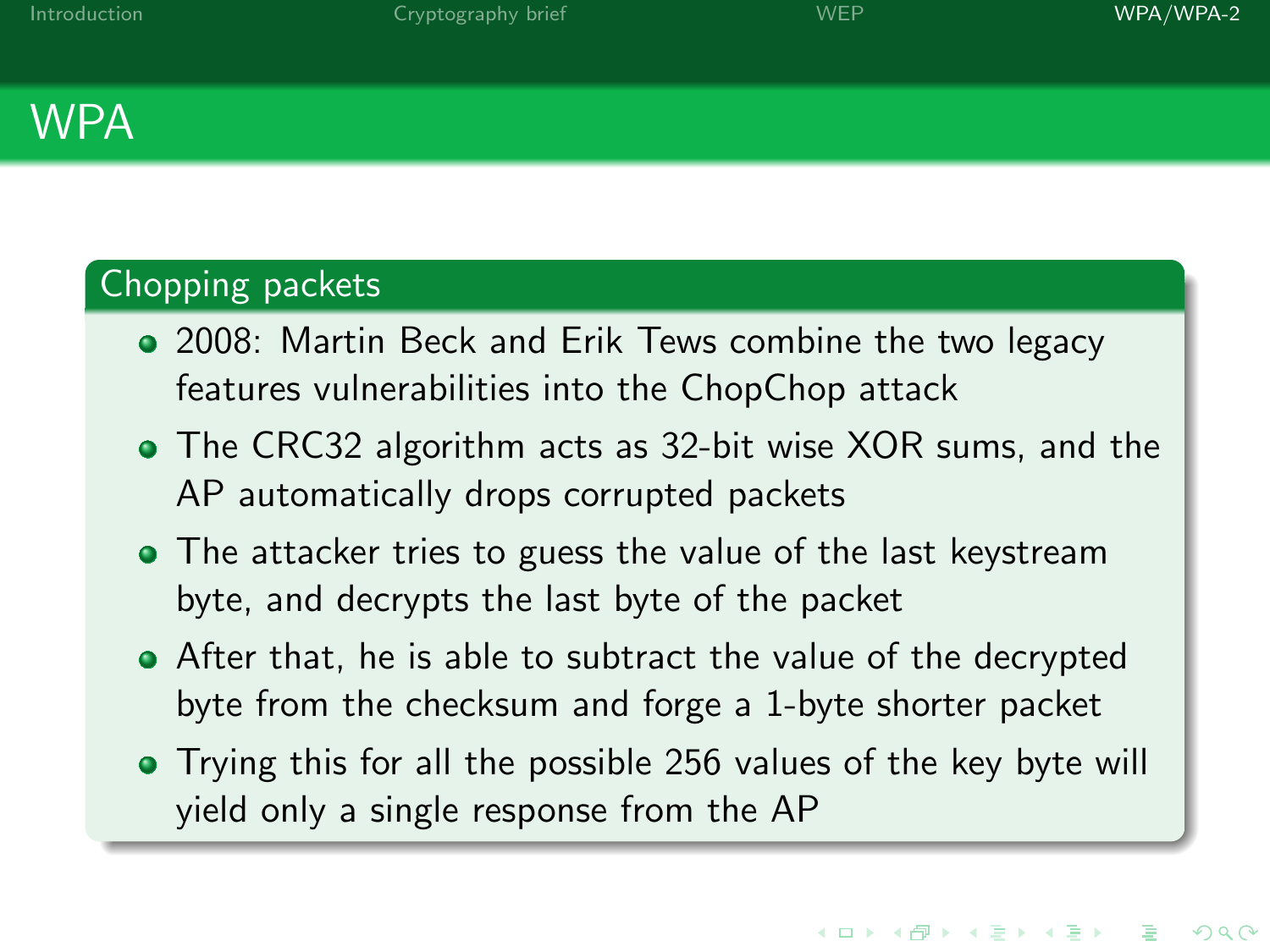# WPA

### Chopping packets

- The ChopChop Attack "only" allows the injection of packets in small timeframes
- Contrary to the FMS attack , it requires to generate a reasonable amount of traffic to decrypt a packet (128 packets per byte)
- However, this invalidates the Confidentiality property : I can read the content of the packet
- Moreover, injecting small packets is already enough to cause quite a mess (see, ARP Poisoning)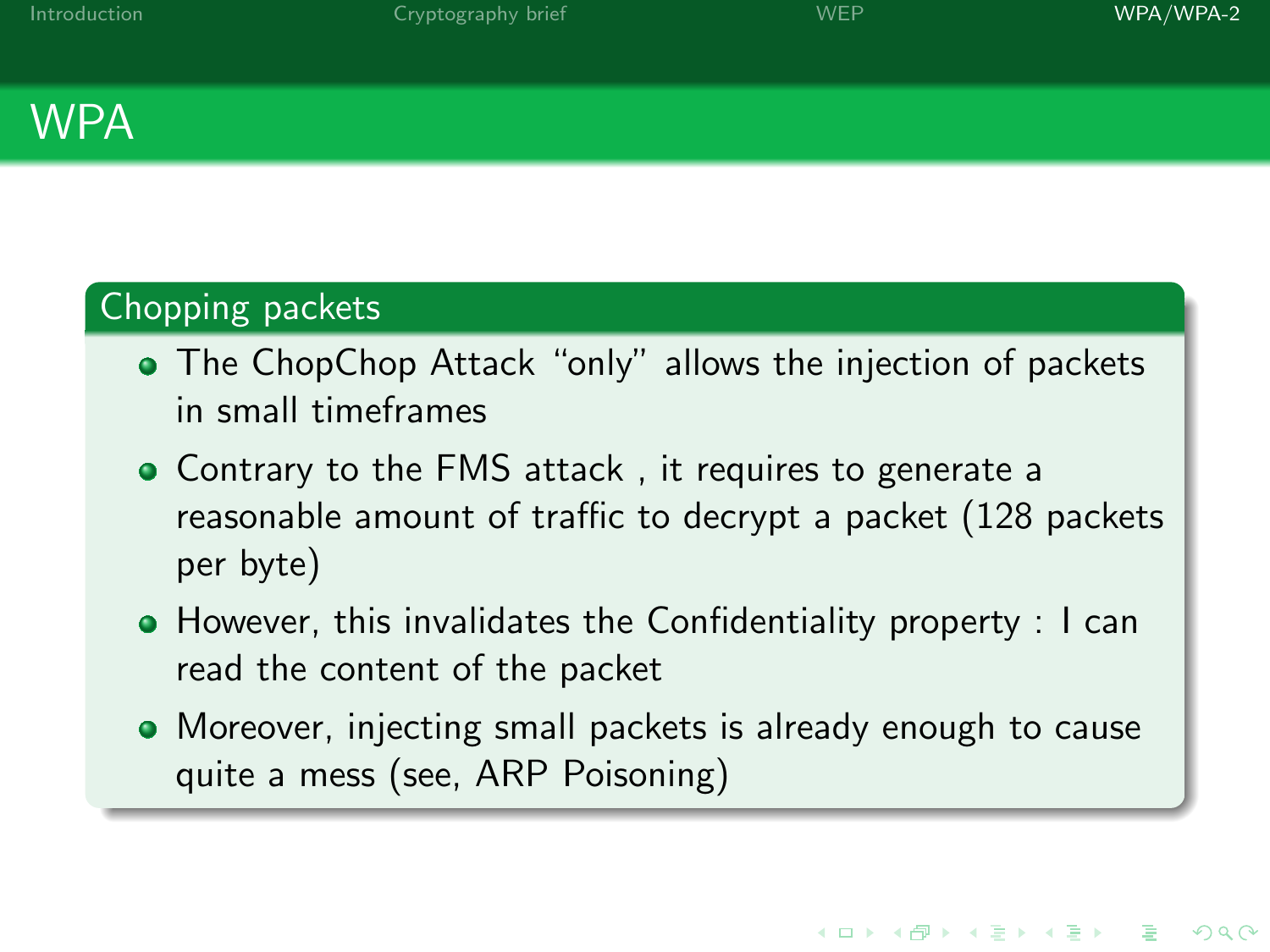

### Another hole, another patch

- After the vulnerabilities discovered in the WPA protocol , IEEE moved on to design a solution, the WPA-2 (802.11i-2004)
- Finally, RC4 has been replaced with AES128-CCMP :)
- The message integrity is validated via a keyed MIC (an hash of the message,plus the secret key)
- The authentication is performed either via a pre-shared key or the common certificate architecture provided by RADIUS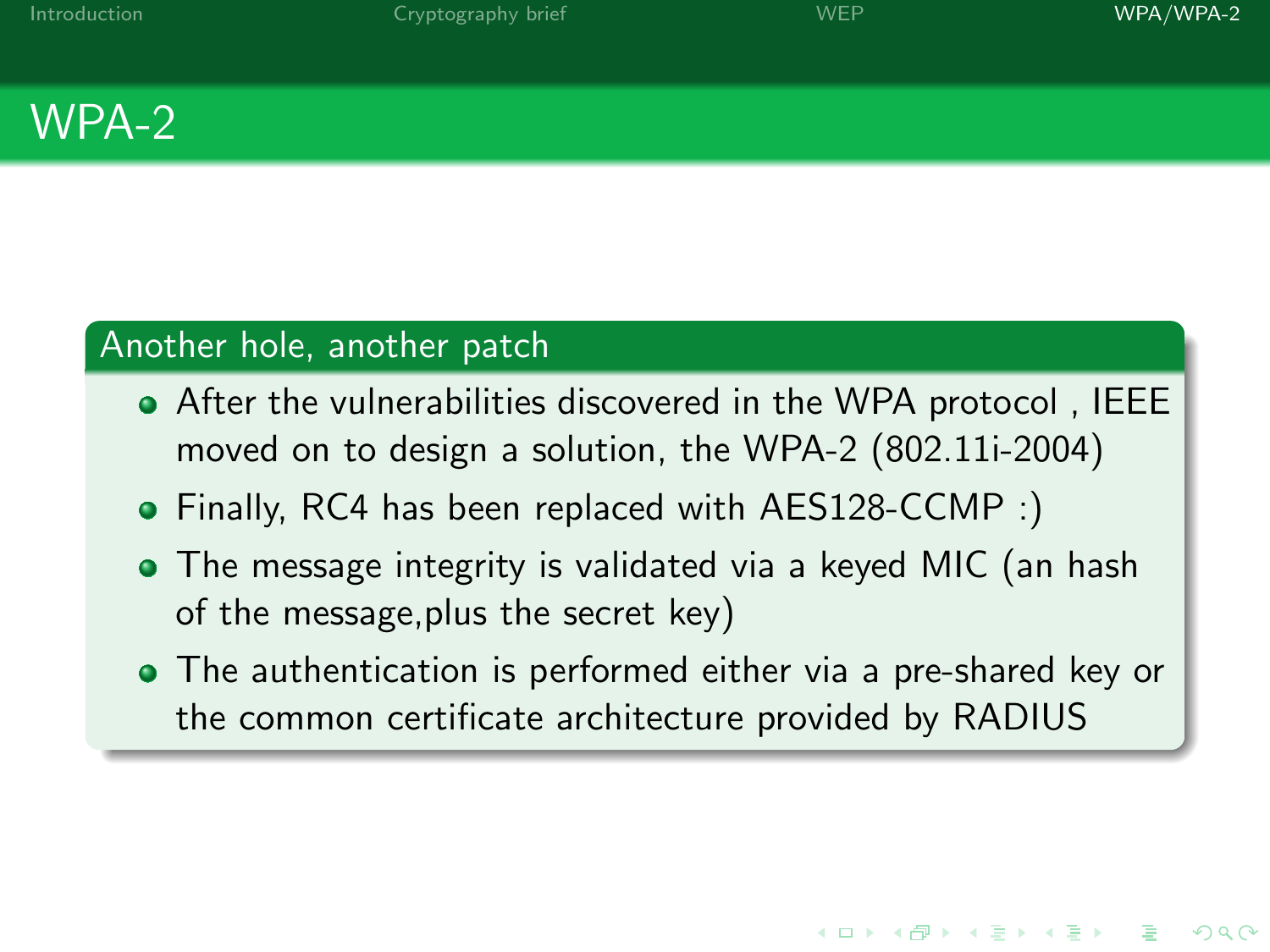# WPA-2

### see Page 196

- So, we finally ended up with a working solution? Not really...
- The IEEE 802.11i-2004 at page 196 specifies that the AP is allowed to use a group key (GTK) to talk with all the clients
- This means that everyone knows the group key in order to understand the messages...
- And since AES is a symmetric cipher, if I have the key, I can also encrypt with the same key...
- Which means I can embody the AP and noone will ever notice!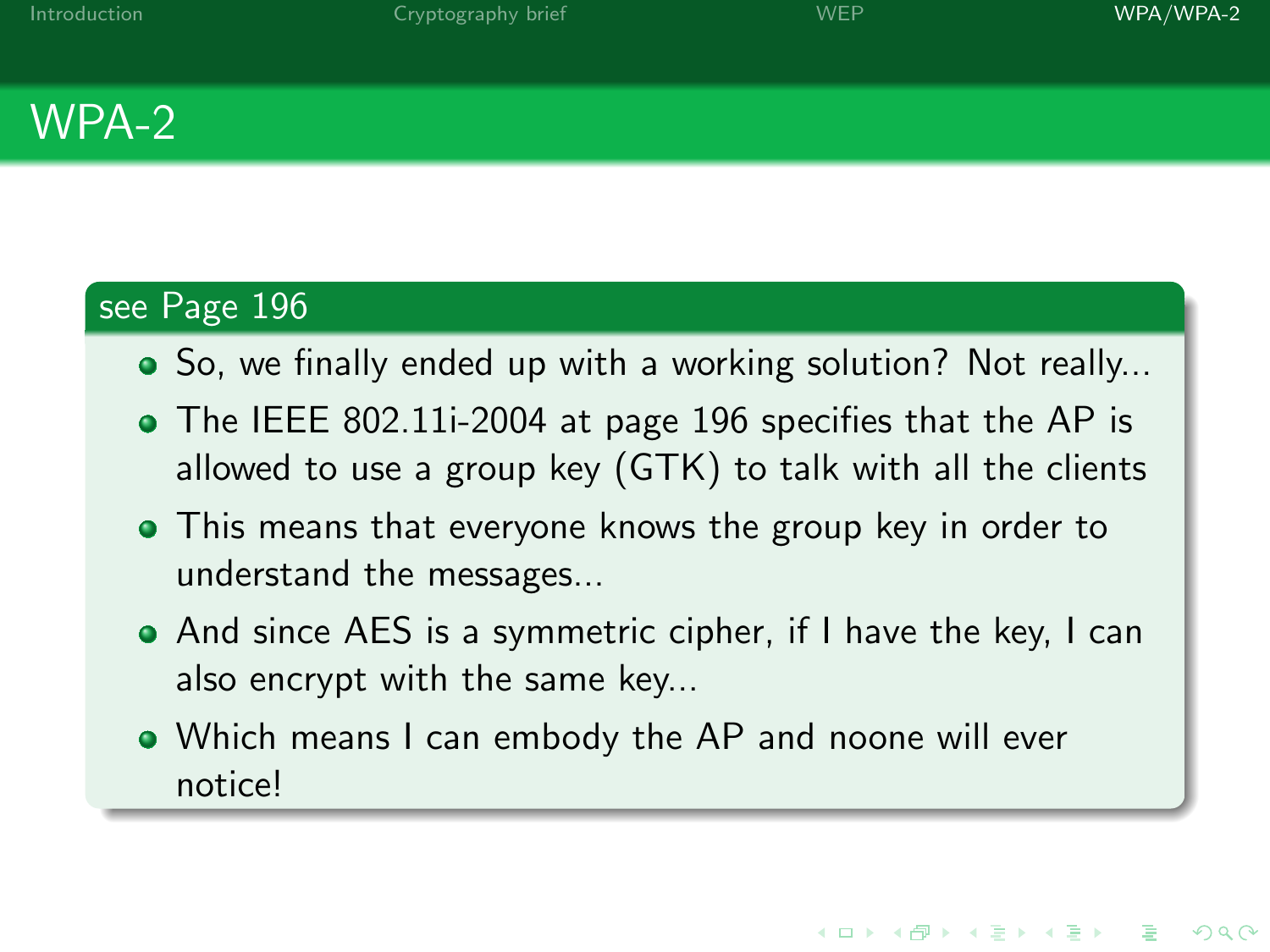**KORK STRAIN A BAR DE ROACH** 

# Summing up

### DOs and DO NOTs

- Do NOT use WEP: it is breakable easily by anyone with a regular laptop and a common Linux distribution
- Do NOT use WPA: It takes longer to make a mess of your network, but it's still possible
- Do NOT use WPA-2 if you do not trust your network mates, they can hijack your traffic
- Do use WPA-2 since it anyways keeps the outsider as they are : out of the network
- DO USE strong pre-shared secrets (passphrases) : all the authentications can still be bruteforced